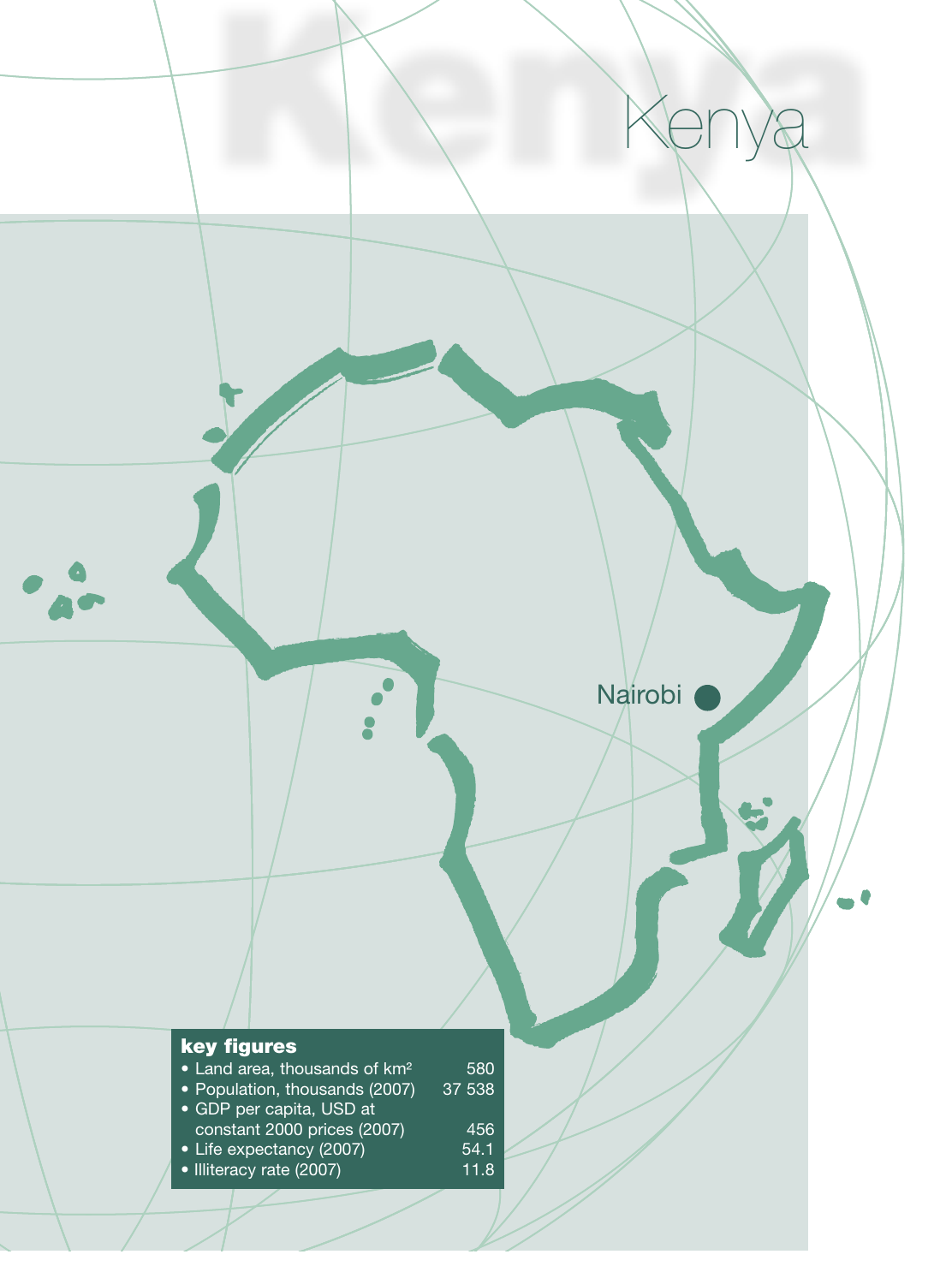

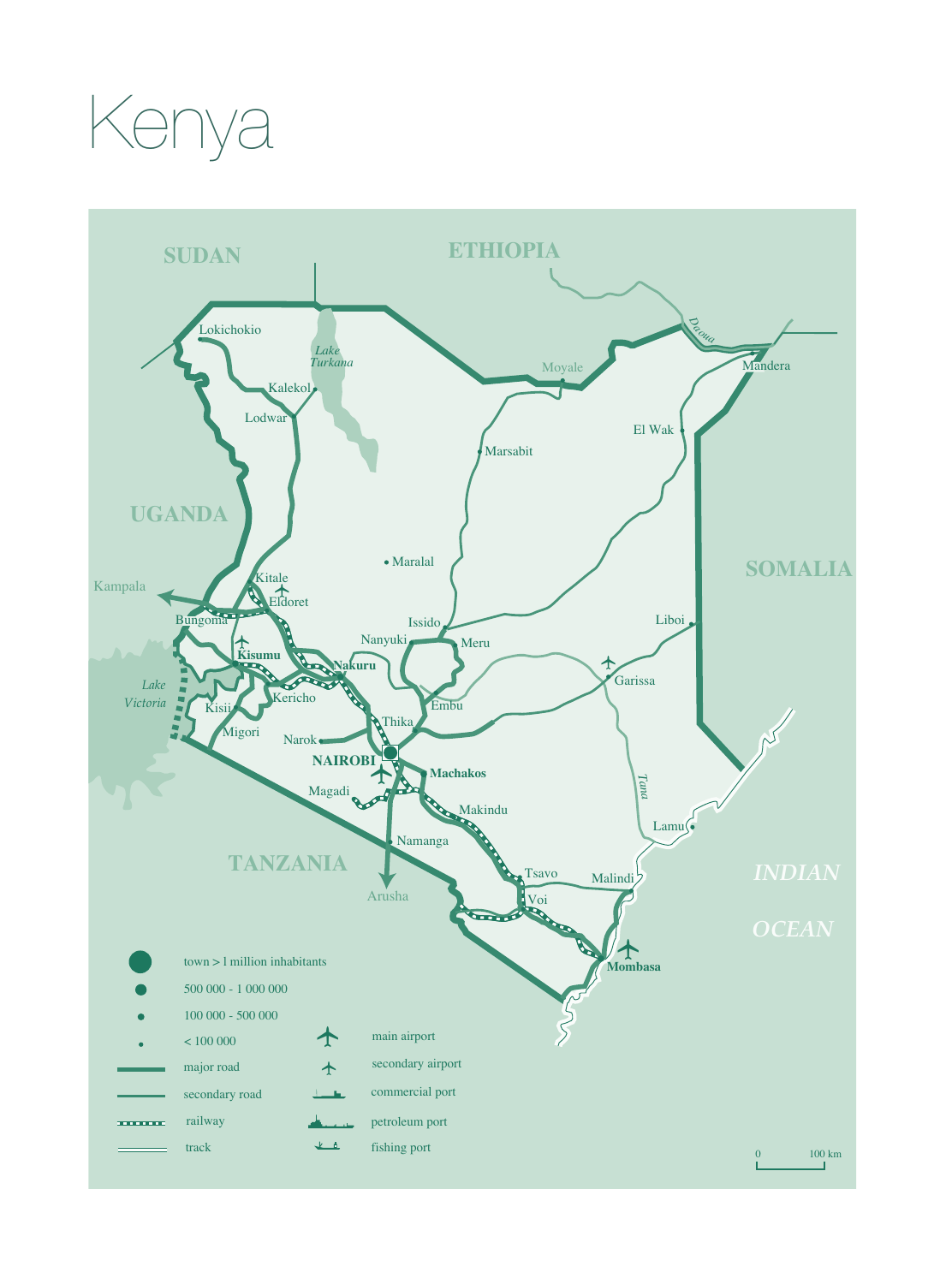**THE KENYAN ECONOMY GREW at an estimated rate** of 6.6 per cent in 2007, up from 6.1 per cent in 2006. This reflects broad-based economic growth in most sectors. Under the Economic Recovery Strategy (ERS) which ended in 2007, investor confidence was restored, farm prices improved, and rural electrification proceeded in many parts of the country. Before the eruption of the current crisis following the disputed presidential elections, the economy appeared to be on track to maintain or improve upon its performance in 2007. However, it now appears likely that growth will be much less than expected in 2008. Assuming that the crisis is short-lived, the impact is expected to be modest, followed by a small increase in growth in 2009. The

implementation from 2008 ofVision 2030 — a strategy comprising successive five-year plans, the first of which

provides for increased investments in infrastructure and other key sectors — is expected to provide continued impetus to growth.

**The political crisis could drive two million Kenyans into poverty, reversing economic gains.**

During the period May 2005 to May 2006, overall poverty was measured at 46 per cent, compared to 56 per cent seven years earlier, with a significant 35 per cent reduction in rural poverty. Access to clean water and affordable healthcare services also improved during ERS, and school enrolments increased.



**Source:** IMF and National Bureau of Statistics data; estimates (e) and projections (p) based on authors' calculations.

12 http://*[dx.doi.org/10.1787/316514023302](http://dx.doi.org/10.1787/316514023302)*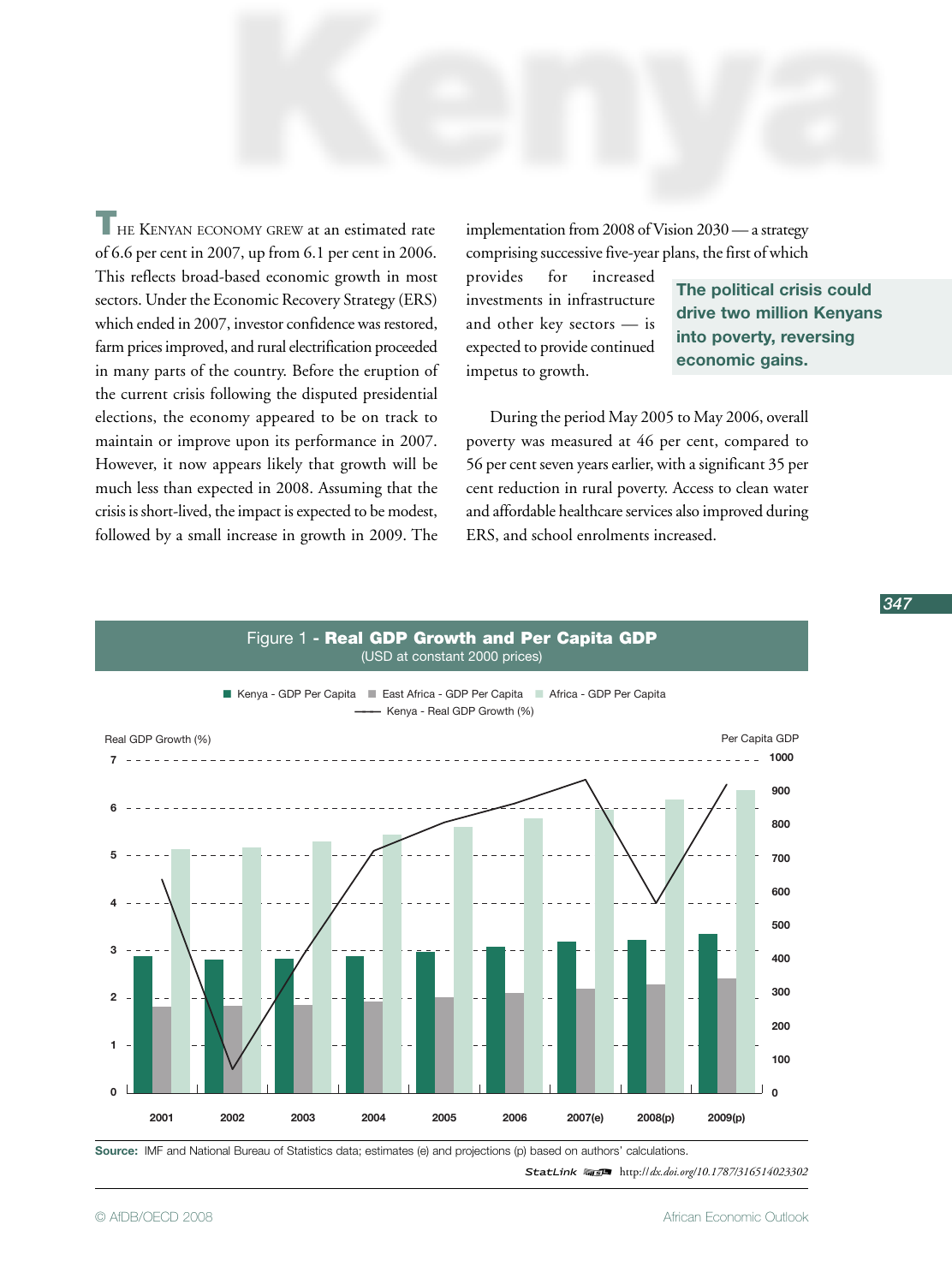## **Recent Economic Developments**

The growth of real gross domestic product (GDP) is estimated to have been 6.6 per cent in 2007, compared to 6.1 per cent in 2006. This growth was supported by the agriculture, manufacturing, wholesale and retail trade, tourism, transport and communications, and financial services sectors, as well as increased efficiency in the economy's management. Per capita income increased to USD 456 in 2007, up from USD 439 in 2006. Prospects for 2008 have been dampened somewhat by the recent crisis. Tourism receipts are likely to be depressed. Exports are likely to have been affected by disturbances in the port city of Mombasa, and both private consumption and private investment are likely to slow. A recovery is expected to ensue, resulting in higher growth in 2009 (Table 1)1. Real GDP is projected to grow at 4 per cent in 2008 and then accelerate to 6.5 per cent in 2009 (Figure 1).

The agriculture sector, which accounted for 27.1 per cent of GDP (Figure 2), recorded a better performance in 2007 than in 2006, largely due to recovery from the drought that was experienced in late 2005 and the first quarter of 2006. However, food supply remained

satisfactory following increased harvests of maize, beans and millet due to adequate rainfall received in most parts of the country. In 2007, the sector grew by 12 per cent during the first quarter, compared to 0.3 per cent recorded in 2006, and by 5.8 per cent in the third quarter, compared to 7.8 per cent in 2006, with all major crops recording growth in production. This was the result of a recovery from the drought experienced in the first quarter of 2006. The tea sub-sector is growing, albeit slowly, partly as a result of good rains. However, tea prices have been gradually declining due to excess supply. In 2007, the horticultural, coffee and sugar canesub-sectors posted positive growths, both in value and quantity.

The manufacturing sector, accounting for 11.5 per cent of total GDP, continued to be robust, recording higher expansion in 2007 than in 2006. This was a result of strong growth in various sub-sectors, including food, beverages and tobacco that registered an improved performance. In addition, favourable weather conditions led to an improved supply of raw materials to a number of agro-based industries, especially the dairy and grainmilling sub-sectors. Strong growth was also recorded in cement, textiles, clothing and footwear.

|                                |                                              |         |                               | <b>Table 1 - Demand Composition</b> |         |                                                  |         |         |
|--------------------------------|----------------------------------------------|---------|-------------------------------|-------------------------------------|---------|--------------------------------------------------|---------|---------|
|                                | <b>Percentage of GDP</b><br>(current prices) |         | Percentage changes,<br>volume |                                     |         | <b>Contribution to real</b><br><b>GDP</b> growth |         |         |
|                                | 1999                                         | 2006    | 2007(e)                       | 2008(p)                             | 2009(p) | 2007(e)                                          | 2008(p) | 2009(p) |
| <b>Gross capital formation</b> | 15.6                                         | 19.4    | 10.1                          | 5.7                                 | 10.0    | 2.3                                              | 1.3     | 2.4     |
| Public                         | 4.6                                          | 5.0     | 45.0                          | 7.0                                 | 10.0    | 2.6                                              | 0.6     | 0.8     |
| Private                        | 11.1                                         | 14.4    | $-2.0$                        | 5.0                                 | 10.0    | $-0.3$                                           | 0.8     | 1.6     |
| <b>Consumption</b>             | 89.6                                         | 93.0    | 4.5                           | 3.8                                 | 4.9     | 4.1                                              | 3.3     | 4.3     |
| Public                         | 16.0                                         | 16.3    | 3.9                           | 4.0                                 | 3.7     | 0.6                                              | 0.6     | 0.5     |
| Private                        | 73.6                                         | 76.7    | 4.6                           | 3.7                                 | 5.1     | 3.5                                              | 2.8     | 3.8     |
| <b>External demand</b>         | $-5.3$                                       | $-12.4$ |                               |                                     |         | 0.2                                              | $-0.7$  | -0.2    |
| Exports                        | 21.3                                         | 25.1    | 7.6                           | 1.2                                 | 4.0     | 2.5                                              | 0.4     | 1.3     |
| Imports                        | $-26.6$                                      | $-37.5$ | 4.9                           | 2.4                                 | 3.3     | $-2.3$                                           | $-1.1$  | $-1.5$  |
| <b>Real GDP growth</b>         |                                              |         |                               |                                     |         | 6.6                                              | 4.0     | 6.5     |

**Source:** National Bureau of Statistics data; estimates (e) and projections (p) based on authors' calculations.

12 http://*[dx.doi.org/10.1787/321225232434](http://dx.doi.org/10.1787/321225232434)*

1. Gross investments as a percentage of GDP rose from 18.4 per cent in 2006/07 to 21.6 per cent in 2007/08, of which the share of public investments doubled from 4.2 per cent to 8.2 per cent during the period, while that of private investments declined marginally from 14.2 per cent to 13.2 per cent during the period, as reflected in Table 1.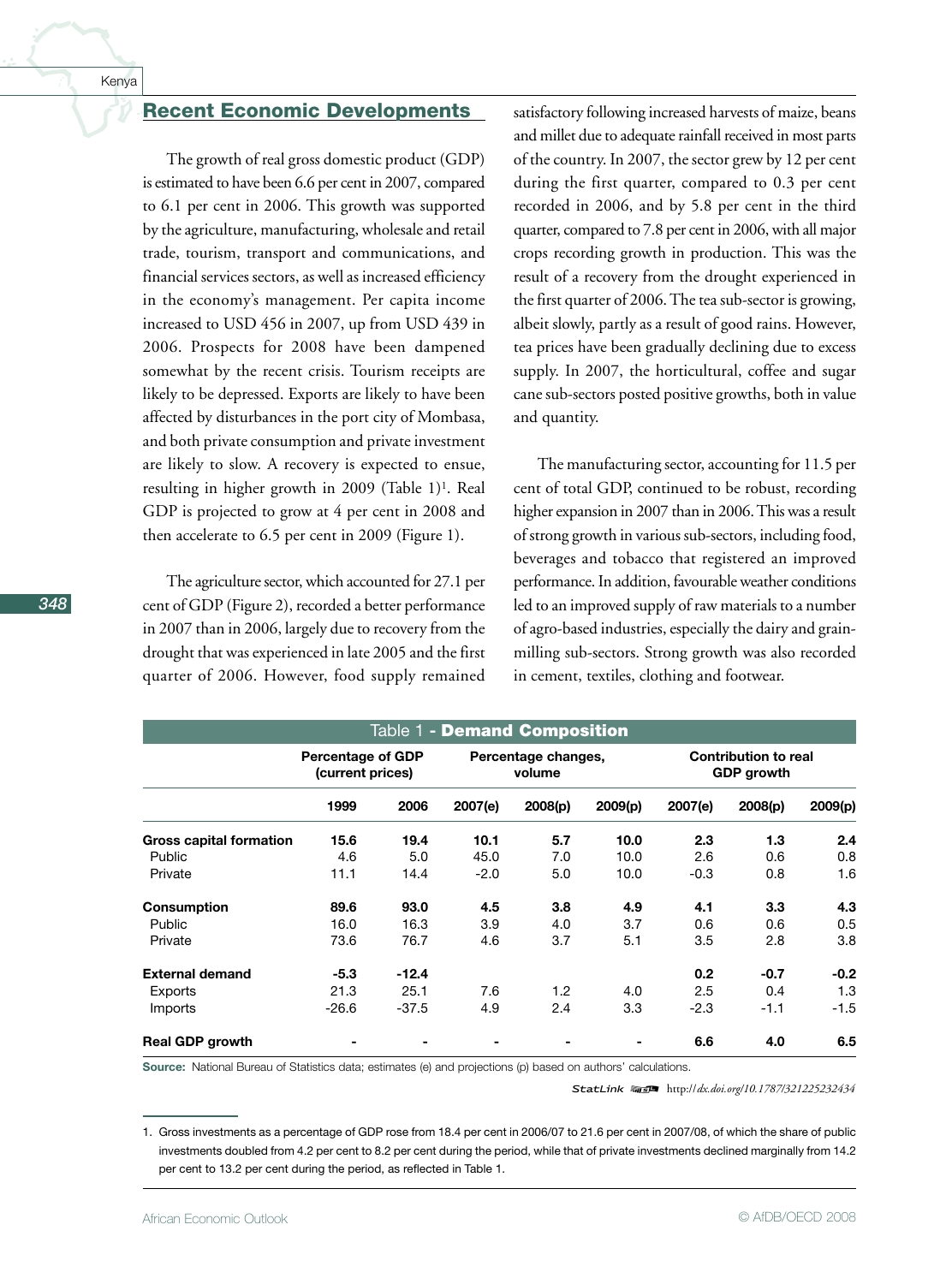Kenya







<sup>12</sup> http://*[dx.doi.org/10.1787/317710843065](http://dx.doi.org/10.1787/317710843065)*

Cement consumption, which is a key indicator of activity in the construction sector, is estimated to have increased by 14.1 per cent in 2007, compared to 12.3 per cent in 2006. The growth was mainly caused by increased government investments in infrastructure and the initiation of several Constituency Development Fund (CDF) projects and increased budgetary allocations for road construction, maintenance and rehabilitation activities. Loans and advances from commercial banks to the sector increased by 23.1 per cent in 2007, compared to 28.5 per cent in 2006.

The total electric power generated increased by 8.9 per cent from 4 808.9 million (KWH) in the first ten months of 2006 to 5 236.5 million (KWH) in the first ten months of 2007. Consumption of electricity increased by 8.5 per cent from 3 921.4 million (KWH) in the first ten months of 2006 to 4 253.3 million (KWH) in the first ten months of 2007, in line with increased economic activity. The price of imported crude oil increased by 1.4 per cent from USD 65.7 per barrel in the first ten months of 2006 to USD 66.6 per barrel in the first ten months of 2007.

During the first ten months of 2007, tourist arrivals increased by 13 per cent compared to a similar period in 2006, while earnings rose by 27.6 per cent from USD 688 million to USD 878 million during thesame period.This compares with growth of 14.9 per cent in 2006. However, tourist arrivals fell drastically by more

than 80 per cent during January 2008, due to the crisis in the country. Hotel bed-night occupancy in the first and second quarters of 2007 increased by 19.6 and 36 per cent respectively, when compared to corresponding periods in 2006. Similarly, visitor arrivals increased by 13 and 15.9 per cent in the first and second quarters of 2007. This growth has been supported in part by increased marketing campaigns and tapping of markets in Eastern Europe and the Asian subcontinent, together with improved diversification strategies.

Growth in the transport and communications sector was driven by road transport and communications, and the continued buoyancy of the tourism sector. In 2007, fuel products transported through the Kenya Pipeline Company (KPC) pipeline system increased by 5.1 per cent, from 3.2 million m3 in the first ten months of 2006 to 3.3 million  $m<sup>3</sup>$  in a similar period of 2007. This compares with growth of 9.2 per cent in 2006. In a similar period, cargo throughput at the Port of Mombasa increased by 9.9 per cent, from 12 million tonnes to 13.1 million tonnes. In the telecommunications sub-sector, the growth momentum continued in 2007 with the mobile subscriber base increasing by 27.4 per cent, from 7.3 million in December 2006 to 9.3 million in July 2007. This compares to 36.5 per cent in 2006. Similarly, fixed telephone lines rose from 286 729 in June 2006 to 297 888 by March 2007, an increase of 3.9 per cent.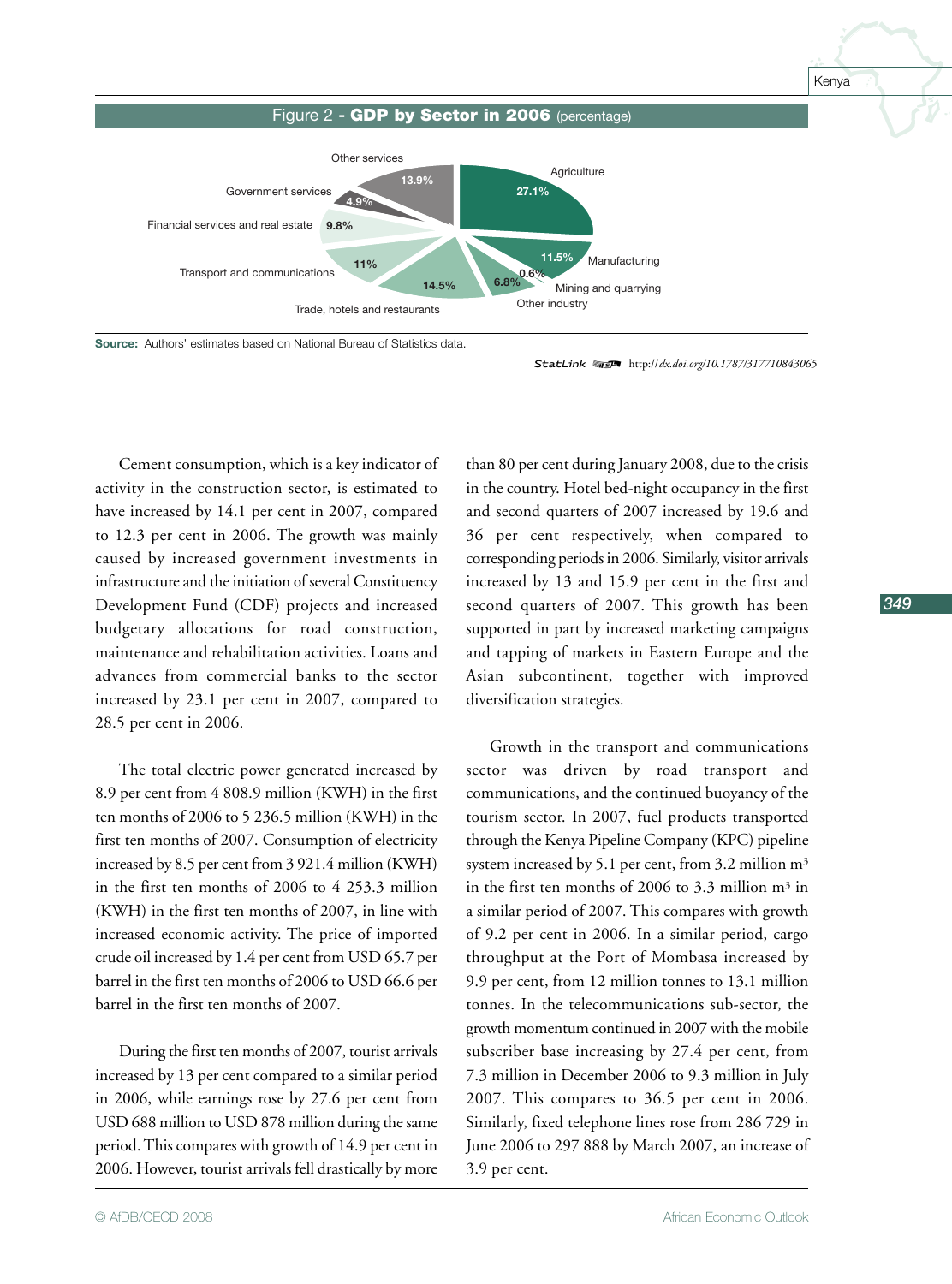### **Macroeconomic Policies**

#### *Fiscal Policy*

The government is committed to pursuing prudent fiscal policies over the medium term, focusing on strong revenue collection underpinned by deepening tax administration reforms and modernisation. It plans to contain the growth of total expenditures, thus creating the fiscal space to shift resources from recurrent to capital expenditures. In particular, the government plans to shift resources significantly towards Vision 2030 priority economic and social sectors, and to contain the growth of domestic debt to sustainable levels so as to ensure that private-sector borrowing is not crowded out.

The government budget, which was 24.8 per cent of GDP in 2005/06, is estimated to have declined to 22.9 per cent of GDP in 2006/07, and is projected to

rise to 25.6 per cent in 2007/08 (Table 2), mainly due to increased development budget to support the infrastructure development. The overall fiscal balance on a commitment basis (excluding grants) for 2006/07 recorded a deficit equivalent to 1.7 per cent of GDP, against a target deficit of 5.6 per cent of GDP. This compares to a deficit equivalent to 3.3 per cent of GDP in 2005/06. The fiscal balance on a commitment basis, including grants, recorded an estimated surplus equivalent to 0.6 per cent of GDP, against a target deficit equivalent to 3.7 per cent of GDP. Expenditures are projected to be 25.6 per cent and 24.6 per cent of GDP in 2007/08 and 2008/09 respectively, with recurrent expenditures declining and development expenditures increasing, as compared with 2005/06.

The stock of pending bills declined from KES 18.3 billion (Kenyan shillings) in 2003 to KES 9.4 billion by end June 2007.The bulk of pending bills were for recurrent expenditures, accounting for

| Table 2 - Public Finances (percentage of GDP)  |         |         |         |        |                                          |        |        |  |
|------------------------------------------------|---------|---------|---------|--------|------------------------------------------|--------|--------|--|
|                                                | 1998/99 | 2003/04 | 2004/05 |        | 2005/06 2006/07(e) 2007/08(p) 2008/09(p) |        |        |  |
| Total revenue and grants <sup>a</sup>          | 23.0    | 22.3    | 22.3    | 21.5   | 21.3                                     | 21.2   | 20.5   |  |
| Tax revenue                                    | 20.0    | 19.0    | 19.2    | 18.4   | 18.5                                     | 18.0   | 17.6   |  |
| Grants                                         | 0.6     | 1.3     | 1.1     | 1.3    | 0.8                                      | 1.3    | 1.0    |  |
| Total expenditure and net lending <sup>a</sup> | 22.6    | 23.3    | 22.2    | 24.8   | 22.9                                     | 25.6   | 24.6   |  |
| Current expenditure                            | 18.9    | 20.0    | 18.9    | 20.3   | 18.5                                     | 19.5   | 18.6   |  |
| <b>Excluding interest</b>                      | 14.3    | 17.6    | 16.6    | 17.7   | 16.1                                     | 17.1   | 16.9   |  |
| Wages and salaries                             | 7.2     | 7.9     | 7.7     | 7.3    | 7.0                                      | 6.5    | 6.1    |  |
| Interest                                       | 4.6     | 2.5     | 2.2     | 2.7    | 2.3                                      | 2.4    | 1.7    |  |
| Capital expenditure                            | 3.6     | 3.2     | 3.3     | 4.4    | 4.4                                      | 6.0    | 6.0    |  |
| <b>Primary balance</b>                         | 5.0     | 1.5     | 2.3     | $-0.7$ | 0.6                                      | $-2.0$ | -2.6   |  |
| <b>Overall balance</b>                         | 0.4     | $-0.9$  | 0.1     | -3.3   | $-1.7$                                   | $-4.4$ | $-4.3$ |  |

a. Only major items are reported.

**Source:** Domestic authorities' data; estimates (e) and projections (p) based on authors' calculations.

12 http://*[dx.doi.org/10.1787/321838205856](http://dx.doi.org/10.1787/321838205856)*

57 per cent during the period June 2002 to June 2006, while pending bills for development projects accounted for 43 per cent.The policies being undertaken to reduce the occurrence of pending bills include: implementation of a mandatory accounting system to ensure accurate recording of commitments; identification of the genuine stock of pending bills by the pending bills committee, with a commitment to clear them quickly; and

termination of stalled projects that continue to add to the stock of pending bills.

The government wage bill rose from KES 108.7 billion in 2005/06 to KES 128.8 billion in 2006/07, accounting for 32.2 per cent of total revenue. Government policy in the medium term aims to reduce the growth of the wage bill to about 6.7 per cent of GDP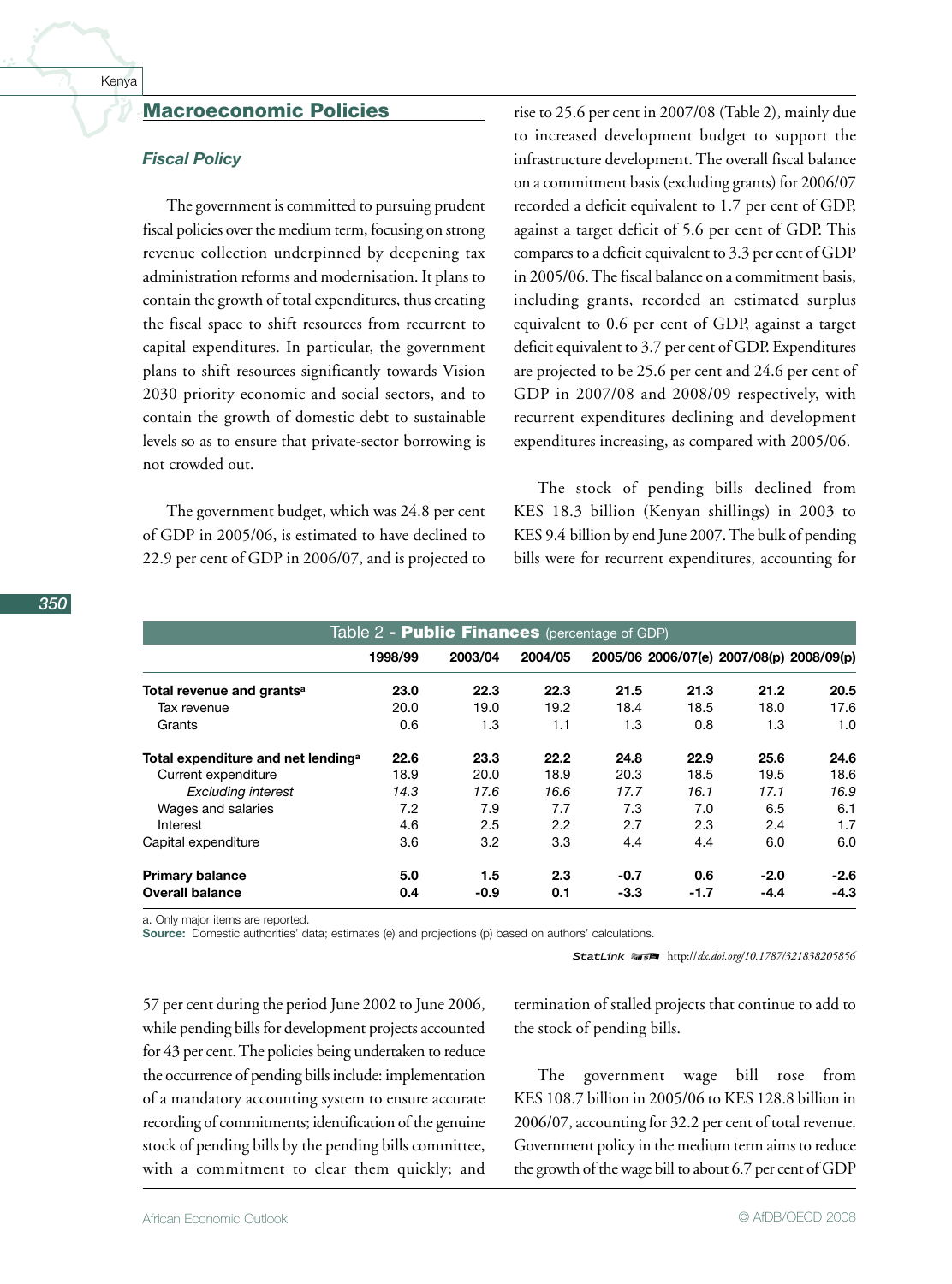by 2008/09, through public-sector management reforms. *Monetary Policy*

Fiscal revenue collection increased from KES 311.3 billion in 2005/06 to KES 379.1 in 2006/07.This is projected to reach KES 487.3 billion in 2008/09. Despite the growth in revenue, performance has been below the targets set for the year by KES 12.9 billion.This under-performance was mainly attributed to lower-than-expected revenue from excise taxes and import duties. Ministerial Appropriation in Aid (AIA) also recorded a shortfall of KES 10.4 billion against the target of KES 41.9 billion. With further reforms, it is expected that revenue collection will be more closely aligned with the set targets.

Despite the steady rise in oil prices, this has had no impact on public finance. Oil dealers are usually very quick to make upwards adjustments of their pump prices, and hence a complete pass-through to the consumer occurs. In a move to address the public concern over the price hikes, parliament passed an Energy Bill (2006) which the government has been reluctant to enforce, since this would amount to a partial retreat from the recent liberalisation of the oil sector. However, the government has embarked on deliberate efforts to increase the number of outlets under the state-owned National Oil Corporation.

In line with the Poverty Reduction Strategy Paper (PRSP), the government identified core poverty projects and programmes in the budget which are given priority and cushioned from budget cuts. These are intended to have a positive impact on the lives of the poor, including: increasing incomes for the poor; improving the quality of life; enhancing security; empowering the poor; improving governance; and promoting equity and equality in society. The overall expenditure on these programmes by the end 2006/07 was KES 50.9 billion.

Kenya has a three-year MediumTerm Expenditure Framework (MTEF) in place. The government has implemented an Integrated Financial Management System (IFMIS), and is now in the process of initiating output-based expenditure programme to complement the MTEF budgeting process.

Monetary policy in Kenya is conducted mainly by the Central Bank of Kenya (CBK) in consultation with the monetary policy advisory committee and the Ministry of Finance. However there are plans to harmonise monetary concepts and definitions within the East African Community (EAC) (comprising Kenya, Uganda, Tanzania, Rwanda and Burundi) by the end of 2009. Kenya has already implemented the IMF's Monetary and Financial Statistics (MFS) 2000 manual, and subsequently introduced a parallel run in September 2007 before fully adopting the methodology under the General Data Dissemination System (GDDS) II programme. This is in line with EAC summit recommendation for fast-tracking the EAC towards a customs union, then a monetary union, and eventually a political federation by 2016.

The CBK pursues its monetary policy objectives through open-market operations (using Treasury bills and any other eligible securities to achieve a desired level of money in the economy) and varying the cash reserve requirement (CRR) at the CBK. The CRR has been maintained at 6 per cent of commercial bank deposits since July 2003. The CBK also engages in foreignexchange market operations, in order to discourage speculation rather than to influence domestic liquidity.

Monetary policy seeks to contain end-period inflation to the government's objective of 5 per cent. In 2007 it aimed to limit the growth in both reserve money and broad money to 12.7 per cent, in line with the estimated growth in real GDP. However, both money supply and reserve money expansion continued to remain well above the desired level, following a significant build-up in the net foreign assets (NFA) and net domestic assets (NDA) of the banking system. Money supply, M3, grew by 18.8 per cent in the year to June 2007, compared with 16.1 per cent in June 2006 — above the target growth of 14 per cent for the June 2007 quarter — while M2 grew by 16 per cent in June 2007. Monetary policy has since been tightened in order to achieve inflation of 5 per cent by the end of June 2008. While there are concerns over the volatility of international oil prices, the stability in the shilling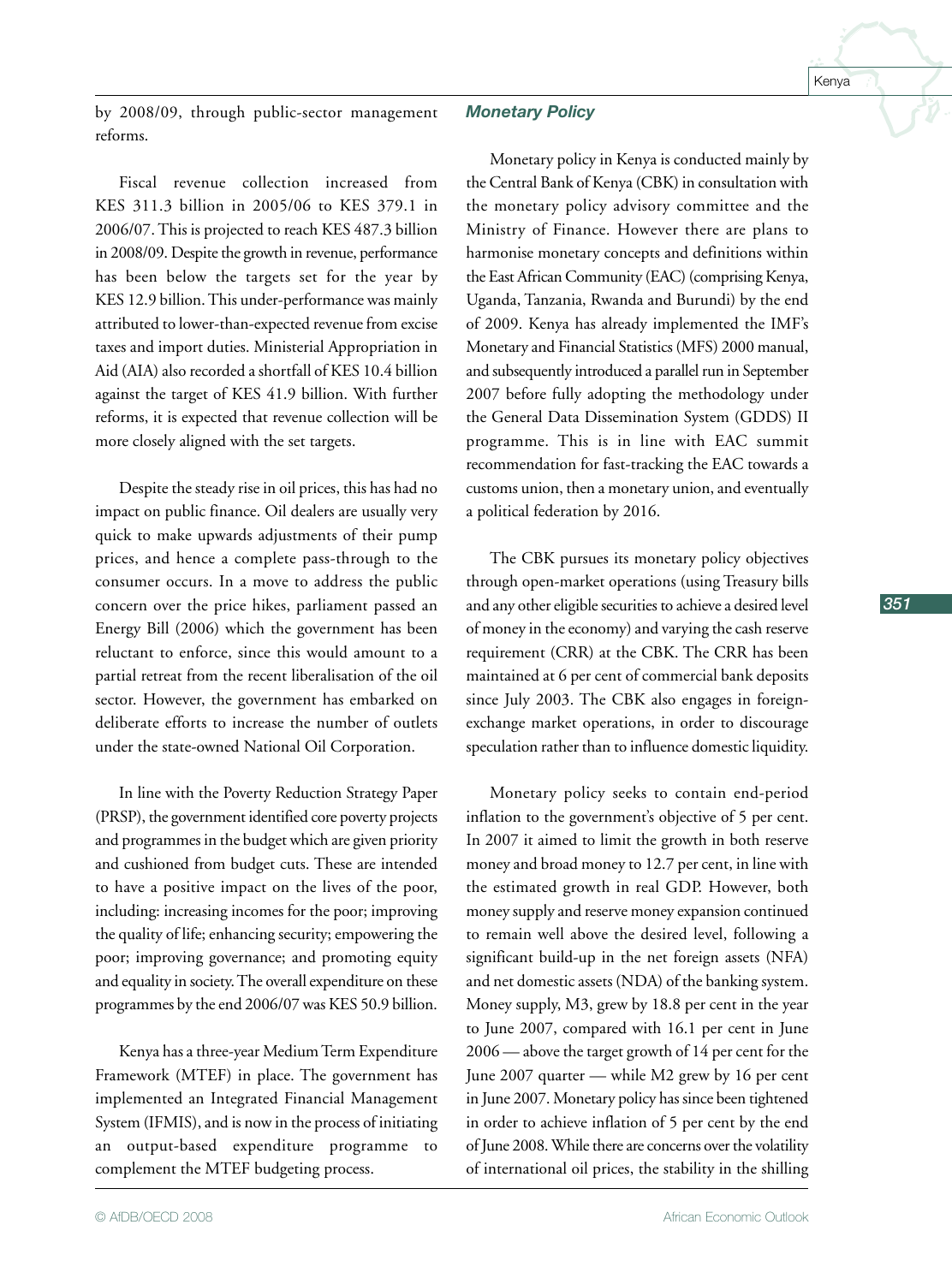exchange rate (which is expected to be sustained) will help contain inflation pressures, particularly in the transport and energy sectors. So far, there is no evidence that the oil price increase has generated any decrease in reserves. On the contrary, the Kenya shilling has continued to appreciate against the US dollar.

In 2007, the headline inflation rate was 9.8 per cent, compared to 14.5 per cent in 2006. However, the core inflation rate (excluding food and energy) remained close to the 5 per cent target, largely due to prudent fiscal and monetary management and the strengthening of the Kenya shilling against the US dollar. Inflation is projected to rise to 10.1 per cent in 2008 before declining to 7.4 per cent in 2009.

The Central Bank Rate (CBR) was lowered from 10 per cent to 8.75 per cent on 15 June 2007, to align it with other short-term money-market interest rates. There was also a narrowing of interest rate differentials among notes of different maturities. Thus, the interest rate of the 91-day Treasury bill increased during the period January-June 2007, from an average of 5.73 per cent in December 2006 to 7.6 per cent in October 2007. The average 182-day Treasury bill rate, however, declined over the same period, from 8.87 per cent to 7.8 per cent in June 2007. Commercial banks' average lending rates declined from 13.74 per cent in December 2006 to 12.56 per cent in October 2007. The spread between lending and deposit rates declined from 9.63 per cent in December 2006 to 8.53 per cent by October 2007. Interest rates are expected to remain stable in the medium term as they move towards the CBR.

There are potential short-term risks to the outlook for inflation. In particular, further volatility in world crude prices would have an impact on domestic prices through increased energy prices, and through spillover effects on the prices of other goods and services.

#### *External Position*

The duty- and quota-free access to EU markets under the Cotonou Agreement lapsed on 31 December 2007. In anticipation, the Customs Union of the East African Community (EAC) and the EU signed an Interim Framework Agreement on 27 November 2007 in Kampala, Uganda.The Agreement isto act as a stepping stone towards an Economic Partnership Agreement (EPA) that will cover trade in goods, market access, development co-operation and fisheries.

The Agreement, to be applied provisionally from 1 January 2008, provides a mechanism for the continuation of negotiations beyond 31December 2007. This gives the EAC members duty- and quota-free access to the EU market, with transitional arrangements for rice and sugar. It also provides for the liberalisation of 81 per cent of EAC imports from the EU, with a transitional period of 25 years.

In 2007, the current account deficit was estimated at 1.5 per cent of GDP, compared to 2.3 per cent in 2006. This is projected to reach 2.6 per cent of GDP in 2008 before returning to 1.6 per cent in 2009 (Table 3). However, services recorded a surplus in 2007 equivalent of 4.4 per cent of GDP, due to increased

| Table 3 - <b>Current Account</b> (percentage of GDP) |        |         |         |         |         |         |         |  |  |
|------------------------------------------------------|--------|---------|---------|---------|---------|---------|---------|--|--|
|                                                      | 1999   | 2004    | 2005    | 2006    | 2007(e) | 2008(p) | 2009(p) |  |  |
| Trade balance                                        | $-7.6$ | $-10.0$ | $-11.2$ | $-14.3$ | $-12.7$ | $-13.4$ | $-12$   |  |  |
| Exports of goods (f.o.b.)                            | 13.7   | 16.7    | 18.1    | 15.4    | 13.6    | 12.5    | 11.7    |  |  |
| Imports of goods (f.o.b.)                            | 21.3   | 26.8    | 29.3    | 29.7    | 26.3    | 25.9    | 23.7    |  |  |
| Services                                             | 2.8    | 3.8     | 3.9     | 4.5     | 4.4     | 4.3     | 4.4     |  |  |
| Factor income                                        | $-1.2$ | $-0.8$  | $-0.6$  | $-0.3$  | $-0.3$  | $-0.3$  | $-0.3$  |  |  |
| Current transfers                                    | 5.3    | 6.2     | 6.5     | 7.8     | 7.2     | 6.7     | 6.2     |  |  |
| <b>Current account balance</b>                       | $-0.7$ | $-0.8$  | $-1.4$  | $-2.3$  | $-1.5$  | $-3.3$  | $-1.6$  |  |  |

**Source:** Domestic authorities' data; estimates (e) and projections (p) based on authors' calculations.

12 http://*[dx.doi.org/10.1787/322717507501](http://dx.doi.org/10.1787/322717507501)*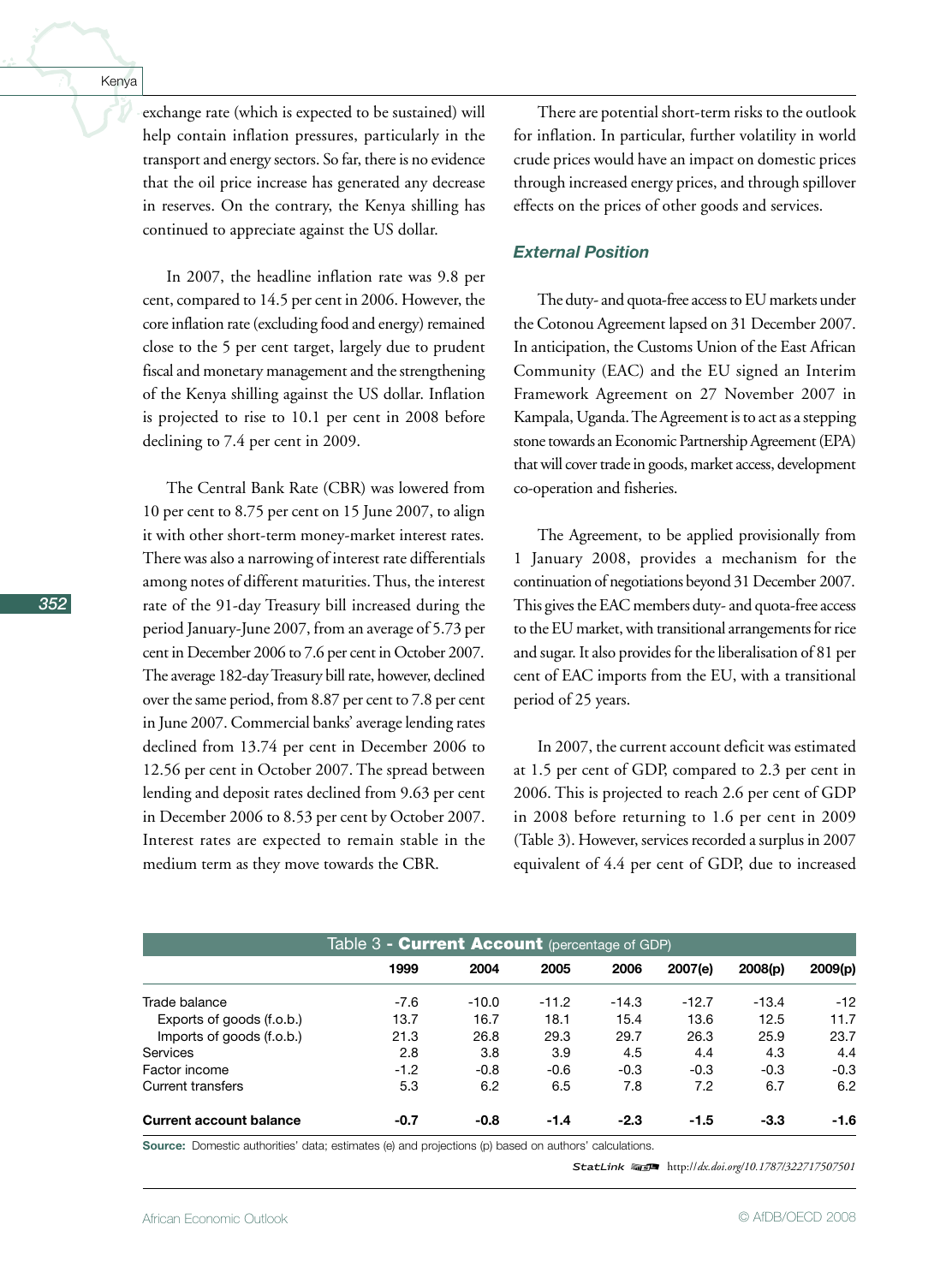Kenya

earnings from tourism and unilateral private transfers, which also increased during 2007.

Horticulture, tea, articles of apparel and clothing accessories, and coffee continue to be the leading merchandise export earners, collectively accounting for 53.4 per cent of total domestic export earnings in 2006. Horticultural earnings increased by 9.2 per cent in 2006, while tea earnings increased by 11.7 per cent; coffee earnings increased by 0.8 per cent, and earnings from articles of apparel and clothing accessories mainly from the Export Processing Zones (EPZ) — by 11.4 per cent. During the year to October 2007, merchandise exports increased by 17.4 per cent compared with the same period in 2006, as a result of the increased export value of coffee, tea, horticulture, oil, manufactured goods and raw materials. Tea, horticulture and coffee collectively accounted for 37 per cent, while manufactured goods accounted for 12.5 per cent of the value of exports, in the year to October 2007.

The value of imports, including machinery and transport equipment, manufactured goods, chemicals and oil, increased by 26.6 per cent during the year to October 2007 compared with a similar period in 2006. Machinery and transport equipment accounted for 32.2 per cent, and petroleum products for 21 per cent, of the total value of merchandise imports.

The capital and financial account recorded a surplus of USD 1 572 million in the year to October in 2007, up from USD 1 153 million in the year to October in 2006. This was mainly driven by increased inflows of capital transfers and direct investment short-term capital.

Kenya's public and publicly guaranteed debt increased from KES 789.1 billion at the end of June 2006 to KES 801.3 billion at the end of June 2007, equivalent to 40 per cent of GDP. This represented an increase of KES 12.2 billion, or growth of 1.5 per cent, during the





12 http://*[dx.doi.org/10.1787/318727223145](http://dx.doi.org/10.1787/318727223145)*

*353*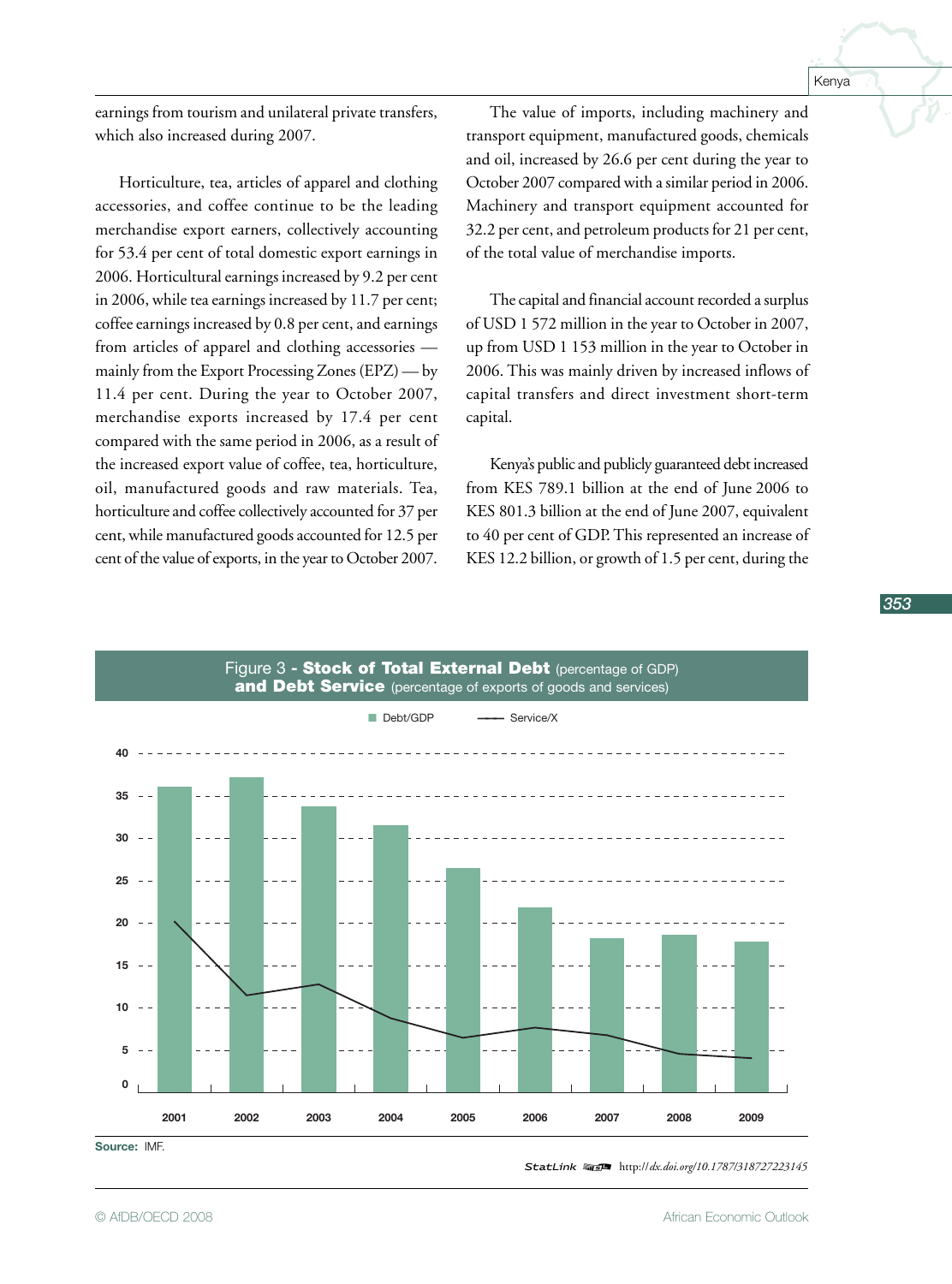fiscal year 2006/07. The increase in the stock of debt during the fiscal year was attributed to an increase of KES 46.9 billion in domestic debt, which was partly offset by a decrease of KES 34.7 billion in external debt. However, domestic debt as a percentage of GDP has been consistently on the decline, and stood at 18 and 18.2 per cent at the end of June 2006 and end of June 2007 respectively. The stock of domestic debt in absolute termsincreased by 13.1 per cent, from KES 357.8 billion at the end of June 2006 to KES 404.7 billion at the end of June 2007.

Total external debt as a proportion of GDP declined from 21.9 per cent in June 2006 to 18.2 per cent in June 2007. In absolute terms, Kenya's external debt has been on a downward trend since June 2004, due to reduced access to external financing and strengthening of the Kenya shilling. The external debt stock was estimated at USD 6.1 billion at the end of September 2007, which reflected an increase of 2.3 per cent from the June 2007 position of USD 6 billion. Loans from multilateral agencies constituted a larger portion of Kenya's external debt due to their concessionary lending terms (low interest rates and long-term repayment periods). Overall, external debt comprises 60 per cent of multilateral and 35.2 per cent of bilateral, while commercial banks' and export suppliers' credit accounted for 0.1 per cent and 4.7 per cent respectively. Japan is Kenya's leading development partner, as evidenced by Japanese ODA to Kenya amounting to USD 1.1 billion in September 2006.

### **Structural Issues**

#### *Recent Developments*

The authorities have continued to make progress in implementing structural reforms, despite delays in passing key legislative reform bills by the last parliament. The Governance Action Plan (GAP) for the Governance Strategy for Building a Prosperous Kenya (GSPK) is being implemented as scheduled, with the enactment of the Miscellaneous Act (which amends various pieces of legislation and contains important governance reforms). The last parliament approved the Political Parties Bill 2007 in September 2007, the enforcement of the Witness Protection Act 2006, and the establishment of a Public Complaints Standing Committee in June 2007 so as to increase transparency and public access to government information. The government continued to deepen public financial management reforms during 2007, while scaling down the role of the state in the economy. The ten targeted benchmarks of the Public Expenditure Management Assessment and Action Plan have been met; also, the risk-based audit approach has been rolled out and the IFMIS is now operational in the headquarters of all 24 ministries. In addition, the Public Procurement Oversight Authority (PPOA) is now operational, as required under the Public Procurement and Disposal Act.

During 2007, the government further moved to improve the business environment in order to enhance private-sector development, by eliminating 205 business licences and simplifying another 371 under the new Licensing Laws (Repeals and Amendment) Act, 2006. The number of licences that have been removed and simplified since 2006 now stands at 315 and 379 respectively, out of a total 1 325. In 2007, Kenya was ranked among the top ten global reformers in the ease of doing business by the World Bank's *Doing Business Report 2008*. In 2007, Kenya was awarded the UN Public Service Award in the category of "Improving Transparency, Accountability and Responsiveness in the Public Service" for introducing comprehensive performance contracts across all cadres in the public service and introducing a requirement that all ministries deliver on services to the public in 100 days. In addition, the Ash Institute for Democratic Governance and Innovation at Harvard University's John F. Kennedy School of Government nominated the Kenyan government for an international award for improved performance in the public service. In September 2007, the Standard and Poor's Ratings Services maintained its sovereign credit rating for Kenya of "B+" for foreign currency and "BB-" for local currency long-term sovereign debt.

In 2005, the government enacted the Privatisation Act to ensure transparency in the privatisation of state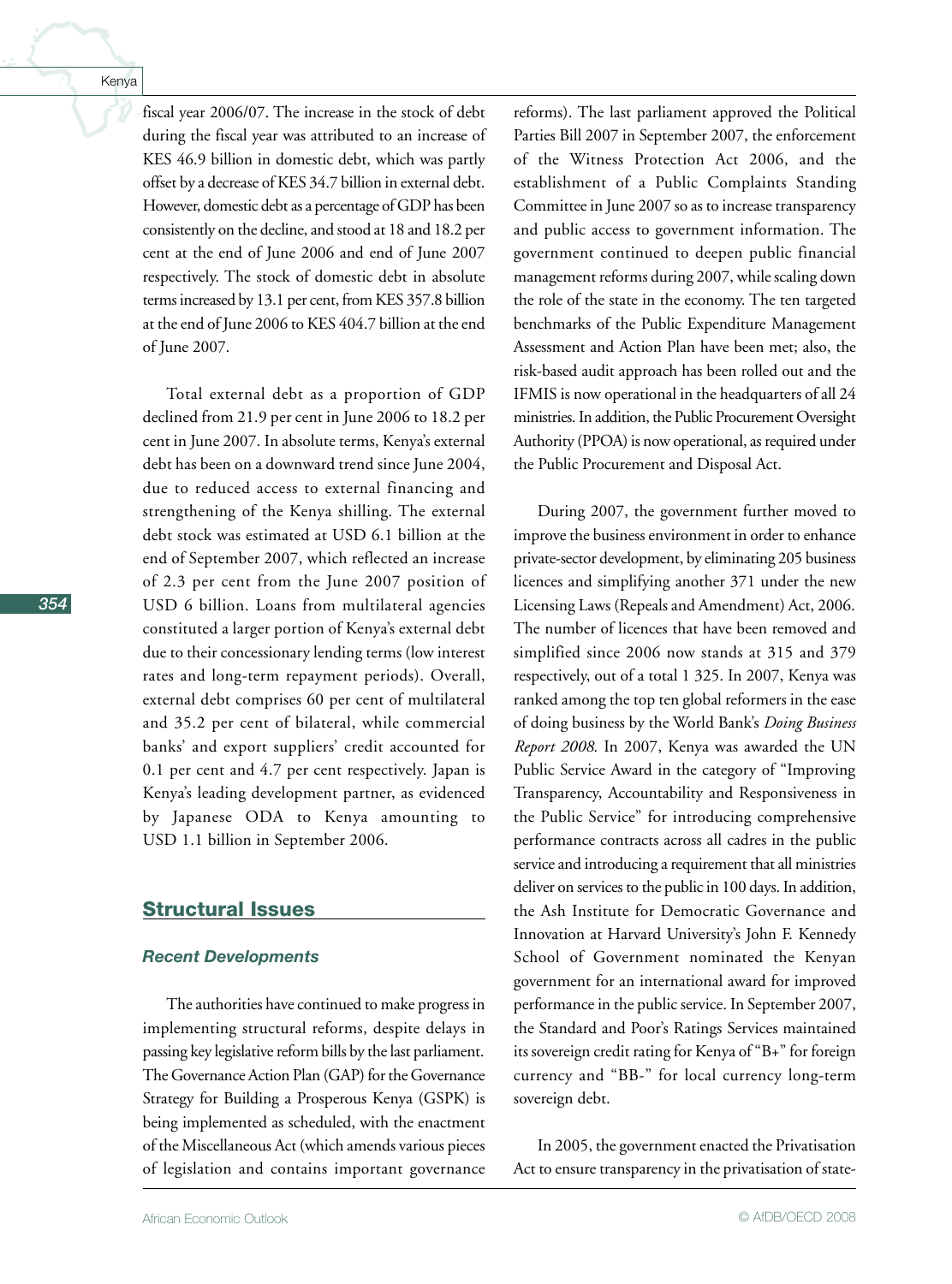owned enterprises and thereby strengthen accountability. The Act creates an independent Privatisation Commission mandated to oversee the government's divestiture programmes. The Privatisation Commission of Kenya was gazetted in December 2007 with 1 January 2008 as the commencement date of the Act. This brings to an end a protracted controversy over the absence of a regulatory framework to oversee the disposal of state-owned enterprises, such as the recent sale of KenGen (Kenya's electricity generating company), Mumias (a sugar-producing company) and the Safaricom Initial Public Offering (IPO)2, which was rescheduled for early 2008.

In January 2007, the government launched the Kenya Private Sector Development Strategy (PSDS), which set out a road map that would help the country build a strong, thriving private sector over the next five years. The PSDS seeks to increase the co-ordination of activities across the government, and to improve the harmonisation of activities by the government, development partners, the private sector and civil society through appropriate institutional and management structures. A PSDS Implementation Plan (PIP) has been developed; this focuses on: fast-tracking existing and newgovernment initiatives by addressing constraints to public services delivery through specific catalytic activities; supporting the accelerated implementation of macroeconomic reforms in key areas such as trade, deregulation and access to finance; and funding specific initiatives to fast-track the growth and competitiveness of small and medium-sized enterprises (SMEs).

In 2007, the government continued to rehabilitate and expand investment in physical infrastructure in order to support the productive sectors and thereby contribute to poverty reduction. Infrastructure comprising roads and public works; water and sanitation; energy; transport and housing; and also, strengthening local government — is envisaged as a key pillar for economic growth in Vision 2030.

The Public Procurement and Disposal Act, 2005 became operational on January 1, 2007.The Act creates an autonomous Public Procurement Oversight Authority (PPOA). The PPOA is expected to make the public procurement system in the country more transparent, ensure accountability and reduce wastage of public resources.

Key financial-sector reforms include: enacting the Banking (Amendment) Act, 2006, ceding supervisory powers to the CBK and capping accrual interest on non-performing loans; the Insurance (Amendment) Act, 2006; and amendments in the Finance Act, 2006. Following the enactment of the Microfinance Act, 2006, the CBK has prepared a set of prudential regulations that will implement the Act once the effective date is gazetted by the Minister, taking into consideration the unique features and characteristics of microfinance, as distinct from traditional commercial banking. These regulations have been based on international bestpractice recommendations. The Insurance (Amendment) Act, 2006 has provided for the establishment of an Independent Insurance Regulatory Authority that will further strengthen regulation of the insurance industry and improve insurance penetration.

The Nairobi Stock Exchange (NSE) is now well established, with 20 member firms. The number of listed firms on the NSE is currently 58, out of which 52 are equities and 6 are corporate bonds.

The value of private pension funds grew by 21.6 per cent to KES 148 642 billion in 2006. During this period, the value of assets held by the National Social Security Fund (NSSF) also increased, KES 63 661 billion. The growing size of the pension funds along with their preference for investing in longterm instruments has enabled the government to launch longer-term bonds. It is expected that pension funds will invest significant amounts in 15-year treasury bonds launched in November 2007.

The National Environment Management Authority (NEMA) was established under the Environment Management and Co-ordination Act (EMCA) of 1999, which came into force on

<sup>2.</sup> The government plans to sell 25 per cent of its 60 per cent stake in Safaricom, in a transaction estimated to be worth KES 34 billion.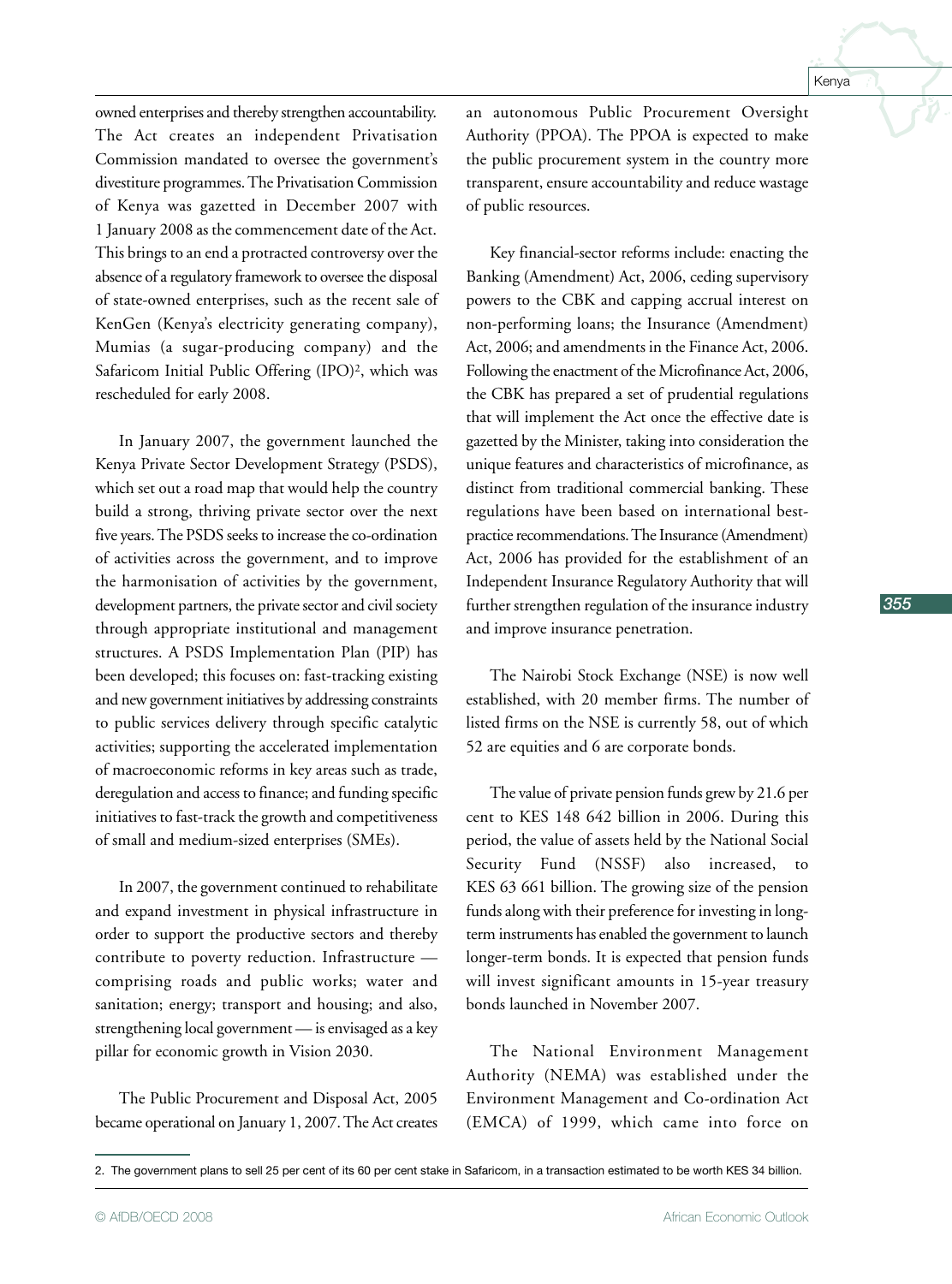14 January 2000. The Authority is mandated by the Act to exercise general supervision and co-ordination over all matters relating to the environment, and to be the principal instrument of the government in the implementation of all environmental policies. At the beginning of 2005, NEMA issued a requirement that all industrial establishments, including existing enterprises, have to carry out an Environmental Impact Assessment.

There have been a number of recent reforms in the agricultural sector. The dairy industry sub-sector and its management have been restructured. This has seen milk delivery go up by 125 per cent between 2001 and 2005, while the price increased by over 100 per cent over the same period. The regulatory capacity of the Coffee Board has also been enhanced. Direct sales of coffee are now allowed alongside the auction system. Coffee co-operative debts worth KES 4.2 billion were written off by the government, and rice irrigation schemes in western Kenya and coastal regions were rehabilitated. Governance in the co-operative sector has been improved, thus making credit more easily accessible to farmers. A draft Savings and Credit Cooperatives (SACCOs) Regulatory Bill is expected to be tabled in parliament and be enacted into a SACCO Regulatory Framework. Finally, a draft land policy was completed in 2006, and comments from different stakeholders are now being incorporated in the document.

#### *Technical and Vocational Skills Development*

The government has developed a national policy onTechnical and Vocational Education andTraining (TVET) which was formalised in Sessional Paper No. 1 of 2005, *Policy Framework for Education, Training and Research.* Among other things, the government has embarked on gender parity inTVET promotion activities and is committed to increasing female enrolment from the current 5 per cent to 30 per cent.

Entrepreneurship has been integrated with TVET to the extent that it is now being referred to as TIVET (Technical, Industrial,Vocational and Entrepreneurship

training). The current reforms being undertaken aim at improving skills to meet the needs of the economy in line with the changes in technology.

There are four national polytechnics located in Nairobi, Kisumu, Mombasa and Eldoret and one Technical Teachers Training College located in Nairobi that offer technical education. The national polytechnics offer courses ranging from certificate to higher national diplomas, while those in Mombasa and Nairobi have been empowered to offer technology degrees. Other TVETs, which are spread across the country include: 17 institutes of technology; 21 technical training institutes; over 600 youth polytechnics; and close to 1 000 commercial colleges. Altogether, there were 71 167 students enrolled in TVET programmes in 2006, out of which 4.87 per cent were female.

Although quality assurance systems are inadequate, the legal framework is presently being developed by the government. One of the quality assurance processes in place is that examinations are conducted by one central examining body (Kenya National Examinations Council).In addition, a student attached to an employer is usually placed under a knowledgeable supervisor who has to give an independent report on that student's abilities.

A total of 123 institutions have been participating in the industrial attachment pilot project. To date, 2 012 students have participated, out of which 313 have been university students, 1 699 from other training institutions, and 23 lecturers/instructors from technical training institutions. Extensive sensitisation has been undertaken with over 350 employers, of whom 136 are participating in the pilot project. Standardised guidelines plus monitoring and evaluation instruments for industrial attachment have been developed and are in use. A National Industrial Training Council approves a token financial support to the attached students under the pilot project.

The country largely focuses on certificates and diplomas offered at the technical institutes. However, the existing capacity at the various levels of youth polytechnics, middle-level colleges and universities is

*356*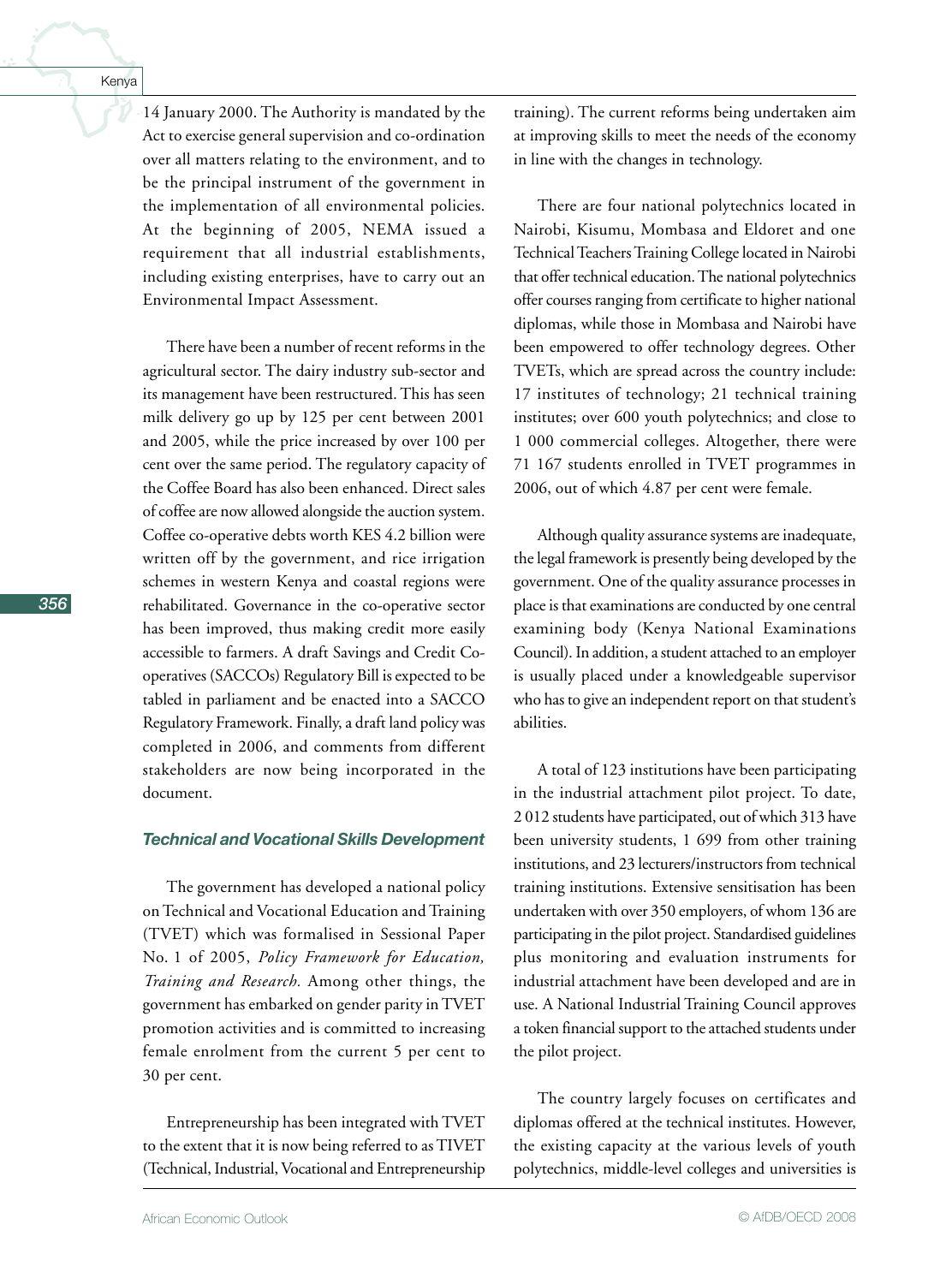inadequate to absorb most of the primary and secondary school graduates. There is need for skills development for these graduates through a well-harmonised, flexible and demand-driven TIVET system to meet the market demand.

Important skills shortages exist due to multiple deficiencies of the TVET system, including: inflexible TVET curricula; mismatch of skills learned and those demanded by industry; inadequate mechanisms for quality assurance; inadequate physical facilities for training, coupled with a lack of sufficient modern equipment; expensive training materials and textbooks; and low participation of the private sector in curriculum design. The higher up one goes in the hierarchy of technicaltraining levels, the less one finds emphasis on manipulative and practical skills. TVET systems do respond considerably to the overwhelming skills-training needs of the informal economy: apprenticeship is practised on a large scale, especially in urban areas for self-employment.

The TVET investment programmes are managed by steering committees under the Director ofTechnical Education. Priorities are set for the period 2005/06 financial year through 2009/10, with a total investment of about KES 2 747 billion, in terms of new students, equipment, tools, upgrading, rehabilitation, and maintenance of existing structures and equipment. The main actors in financing are the government, private-sector non-governmental organisations (NGOs), individuals, and foreign governments and agencies.

TVET financing is mainly through training levy and state budget. The TVET institutions are financed in part by parent-teacher associations (PTA) through annual PTA subscription fees. For its part, the government supports the teachers' monthly salaries, while support staff depend on the fees paid by students for their pay. The institutions can also meet capital expenditures through grants and funding by the government or donors. The funds acquired in this case can be for specific projects, meeting budgetary deficits or for giving bursaries to needy students. Real public and private/donor expenditures excluding operational costs on education and training have increased strongly over thelast five years (Table 4). However, in 2006/07,

| Table 4 - TVET Real Public and Private/Donor Expenditure 2002/03-2006/07 |         |         |         |         |         |  |  |
|--------------------------------------------------------------------------|---------|---------|---------|---------|---------|--|--|
| (million KES)                                                            |         |         |         |         |         |  |  |
| <b>Financial Year</b>                                                    | 2002/03 | 2003/04 | 2004/05 | 2005/06 | 2006/07 |  |  |
| Public                                                                   | 260     | 300     | 350     | 405     | 465     |  |  |
| Private                                                                  | 100     | 150     | 205     | 260     | 304     |  |  |

**Source:** Domestic authorities' data.

12 http://*[dx.doi.org/10.1787/323382868640](http://dx.doi.org/10.1787/323382868640)*

allocation to TVET accounted for 0.7 per cent of the total budget and 2.7 per cent of the education budget.

The lessons learned from an assessment of the existing TVET system are that existing capacity and capability in middle-level colleges and youth polytechnics are inadequate to absorb the primary and secondary school graduates who are left out of the universities or colleges. The implementation of Free Primary Education (FPE) has exerted great pressure on the existing facilities by producing a large number of primary graduates prepared to move into the TVET

system.These, and other deficiencies described above, are challenges that require to be addressed.

### **Political Context**

The ruling party National Rainbow Coalition (NARC) and the former ruling party, Kenya African National Union (KANU) disintegrated further in 2007, leading to the formation of the Party of National Unity (PNU), the Orange Democratic Movement (ODM) and ODM-Kenya. The original ODM campaigned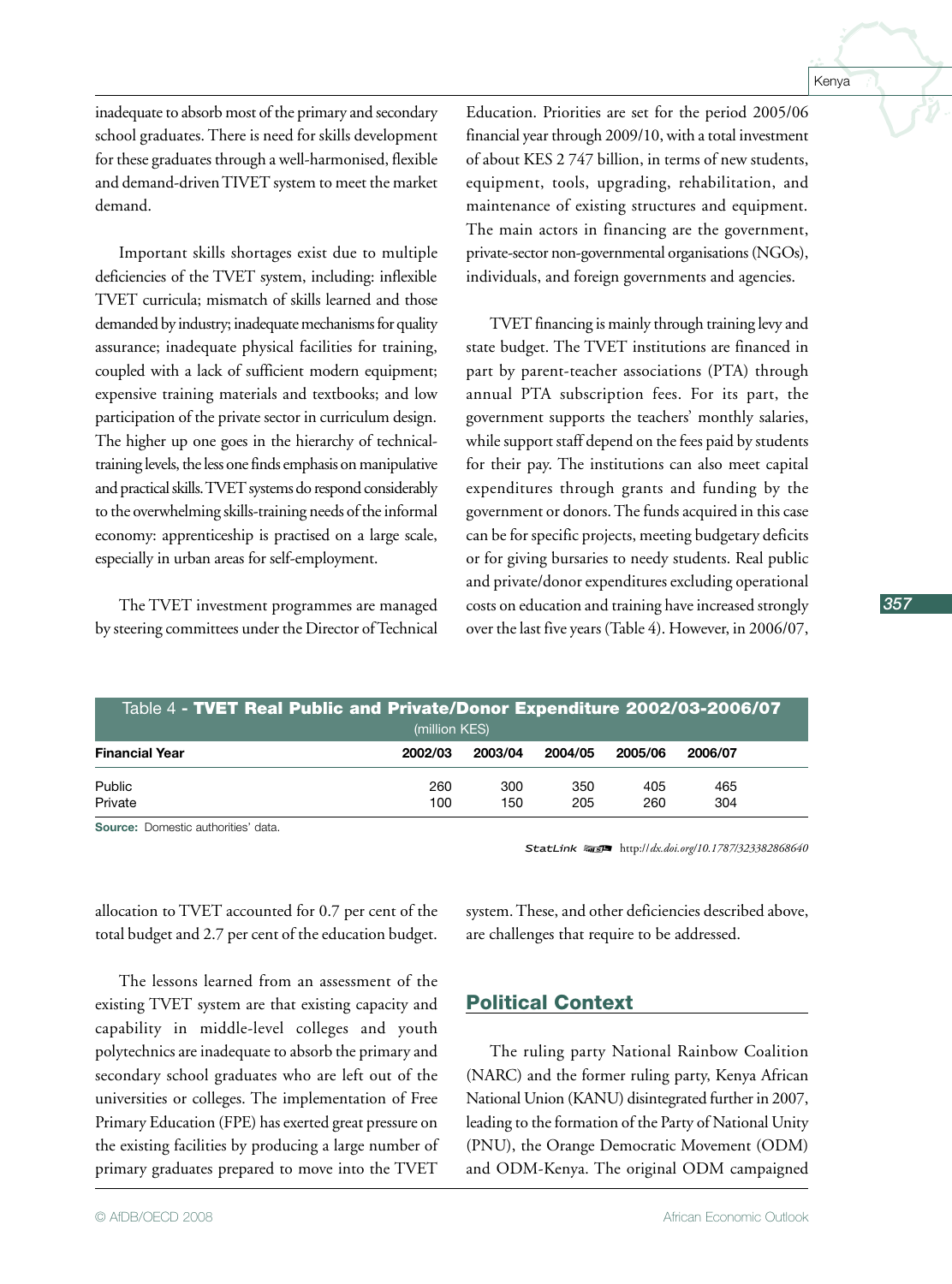against the proposed new constitution, and the government sidelost the constitutional referendum in the November 2005 referendum. During the December 2007 general elections, ODM had Raila Odinga as its presidential candidate while ODM-Kenya had Kalonzo Musyoka, both of whom served as cabinet ministers under President Kibaki. President Mwai Kibaki ran for a re-election on a PNU ticket. PNU affiliate parties include KANU, Safina, Democratic Party of Kenya (DP) and NARC-Kenya among others. The Leader of the Official Opposition during the ninth parliament, Uhuru Kenyatta, and the former President, Daniel Arap Moi, supported the incumbent President, Mwai Kibaki for re-election.

General elections in Kenya are held every five years for the Presidential, Parliamentary and Civic positions. The 27 December 2007 elections attracted the highest number of parliamentary aspirants, with 2 548 candidates vying for the 210 parliamentary seats, compared to 1 033 in 2002, and 15 332 civic candidates contesting 2 486 seats. The elections also attracted the largest number of women candidates, with 269 seeking parliamentary seats, compared to 44 in the 2002 General Elections, while another 1 478 vied for civic seats. Nine parties fielded presidential candidates, including the front-runners, President Kibaki (PNU), Raila Odinga (ODM) and Kalonzo Musyoka (ODM-Kenya). A record 108 political parties sponsored candidates to vie for parliamentary seats, while 117 parties fielded civic candidates. At the constituency level, some seats had as high as 33 parliamentary candidates; there were very few seats with only two or a very small number of candidates.The Electoral Commission of Kenya (ECK) accredited 4 000 observers and 2 000 local and foreign media representatives.

The 27 December 2007 elections had a voter turnout of 70.4 per cent of the 14 044 959 registered voters.The polls were closely contested, with Mwai Kibaki of PNU garnering 4 584 721 votes (47 per cent), and his closest challenger Raila Odinga (ODM) garnering 4 352 993 (44 per cent), while Mr. Musyoka had 879 903 (8.9 per cent) of the total votes cast. However, the credibility of the presidential-vote tallying was described as questionable by both domestic and international observers, with

violent protests from the ODM supporters. The outcome of the presidential election sparked widespread and ethnically motivated violence resulting in over 1 000 deaths, more than 300 000 people displaced, and widespread destruction of property. The political crisis could drive an estimated 2 million Kenyans into poverty, reversing the gains made over the last few years, and could have an impact on business confidence if this political stalemate is not resolved. The African Union has appointed a team of eminent African persons as mediators, led by the former UN Secretary General Kofi Annan and assisted by former President Benjamin Mkapa of Tanzania and former First Lady Graça Machel of South Africa, to help solve the political crisis arising from the presidential election results dispute. Together with government and opposition representatives, they have constituted a Kenya National Dialogue and Reconciliation Team to resolve the crisis in the country.

The new parliament has also the highest number of women legislators — 15 in total — since independence.The poll's outcomesaw over 60 per cent of the last parliament's members voted out, including 20 cabinet ministers and several seasoned politicians. The ODM emerged stronger, with 99 seats, while PNU had 43 seats, ODM-K 16 seats and KANU 14 seats. The opposition ODM and its affiliates have 104 seats, while PNU and government-affiliate parties have 103 seats. President Kibaki announced his appointment of Raila Odinga as Prime Minister of a coalition goverment on 13 April 2008. The new goverment is expected to put an end to the ongoing crisis.

To accelerate and deepen the reform agenda in the areas of governance and anti-corruption, the government developed a Governance Strategy together with its Action Plan, which sets out time-bound, specific and prioritised anti-corruption interventions in the broad areas of: prevention; investigation and recovery of corruptly acquired assets; strengthening prosecutorial capacity; and improving governance in priority sectors. The implementation of these measures is expected to result in a measurable improvement in the fight against corruption in the short- and medium-term. The Sexual Offences Act, 2006 was also enacted, and a convention to eliminate gender violence ratified.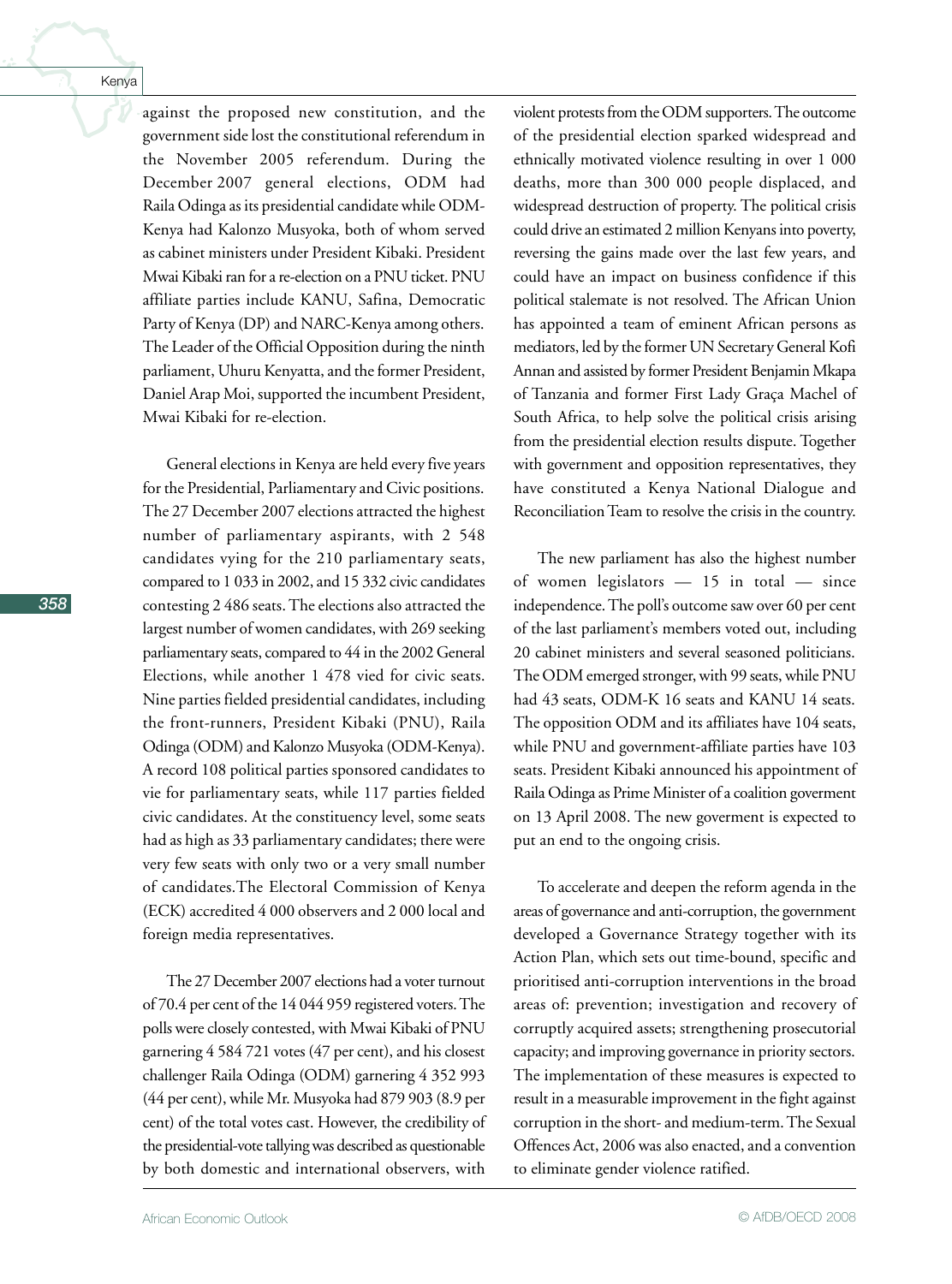# **Social Context and Human Resources Development**

Besides the existing devolution systems such as the Constituency Development Fund (CDF), Local Authority Transfer Fund (LATF), Constituency Bursary Fund, and the Youth Enterprise Fund (YDF) aimed at generating youth self-employment, a Women's Enterprise Development Fund (WEDF) was established in 2007. The WEDF, amounting to KES 1 billion in 2007/08, seeks to empower women at the constituency level by way of facilitating enterprise development, and is to be tripled to KES 3 billion in 2008/09. The WEDF is to be channelled through 12 selected microfinancial institutions, while the Fund's committees have been set at the constituency level.

The government has successfully implemented a Free Primary Education (FPE) Programme and has taken measures to offer free tuition to secondary school students, beginning in 2008. Efforts are also being made to recruit more teachers so as to improve on the teacher pupil ratio. Budgetary allocations to the health sector have been substantially increased, since the government provides free antiretroviral drugs in hospitals throughout the country as part of the strategy of dealing with HIV/AIDS. As part of a "Marshall Plan" for the Arid and Semi-Arid Lands (ASALs), the government injected KES 11 billion for the drilling of boreholes and the rehabilitation of the Kenya Meat Commission, among other targeted policy interventions.

The government has increased investments in human capital development by 16.5 per cent, targeting education and health, to KES 147.6 billion in 2006/07, equivalent to 8.99 per cent of GDP. The FPE programme has improved access to primary education by 25.9 per cent, from a gross enrolment of 6 062.9 thousand in 2002 to 7 632.2 thousand in 2006. According to domestic sources both Gross Enrolment Rate (GER) and Net Enrolment Rate (NER) increased, from 107.2 per cent and 83.2 per cent in 2005 to 107.4 per cent and 84.2 per cent in 2006 respectively. Enrolment in secondary schools increased by 10.3 per cent, from 934.1 thousand in 2005 to 1 030.1 thousand in 2006. Participation at secondaryschool level is still low, with GER and NER estimated at 32.4 per cent and 23.2 per cent in 2006 respectively. Enrolment in primary teacher-training colleges expanded marginally, to 17.7 thousand in 2006. Universities registered a 21.6 per cent increase in the student population, from 92.3 thousand in 2005 to 112.2 thousand in 2006. The number of educational institutions increased by 1 575 to 57 662 in 2006, mainly as a result of an increase of 1 078 pre-primary units and 476 primary schools.

Gross total allocation to the education sector increased by 18.8 per cent, from KES 92.4 billion in 2005/06 to KES 109.8 billion in 2006/07, equivalent to 6.69 per cent of GDP. Development expenditure on primary education increased almost fivefold, from KES 1.3 billion in 2005/06 to KES 6.4 billion in 2006/07. Technical and teacher education development expenditures declined from KES 185 million and KES 143.5 million in 2005/06 to KES 85 million and KES 50 million in 2006/07 respectively. Higher education development expenditure is expected to increase by 35.6 per cent, to KES 661.5 million in 2006/07.

The number of health facilities expanded by 5.3 per cent from 4 912 in 2005 to 5 170 in 2006, while that of registered medical personnel increased marginally from 65 914 in 2005 to 67 126 in 2006. The full immunisation coverage rate of children under one year improved from 63 per cent recorded in 2005 to over 70 per cent in 2006, following sustained national immunisation campaigns. Over 1 000 dispensaries have been built countrywide. Budgetary allocation for drugs has also increased, while over 4 080 additional health personnel have been deployed to rural and needy areas to scale up health services. In addition, the government has improved referral services by increasing the number of ambulances, and has also implemented financial management reforms to improve efficiency and service delivery countrywide.

Other measures undertaken include the provision of over 202 million treated mosquito nets and indoor residue spray campaigns. The training of community workers, and information, education and communication campaigns have also assisted in creating